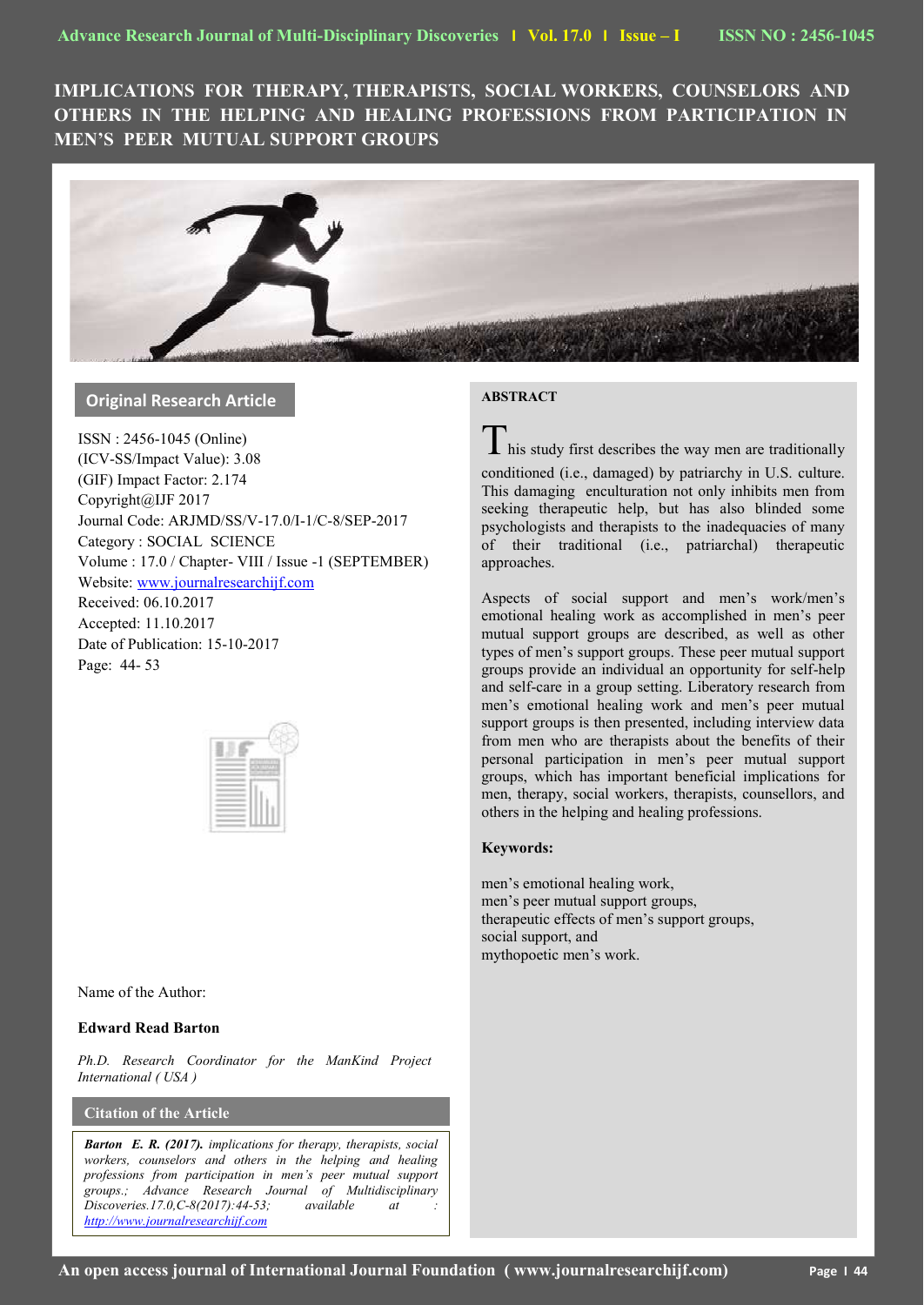OURNAL

NTERNATIONAL

FOUNDATION

#### **I. INTRODUCTION**

Many psychological studies (which have been nicely summarized by Turkum, 2005, and the citations therein) have looked at numerous factors assumed to influence an individual's help-seeking behavior: fear and distress (Deane & Chamberlain, 1994), self-concealment tendency (Cepeda-Benito & Short, 1998), perception of social stigma (Farina, Holland & Ring, 1996), emotional openness and psychological symptom severity (Komiya et al., 2000), avoidance factors (Vogel & Wester, 2003), internal working models of close relationships (Lopez, Melendez, Sauner, Berger & Wyssmann, 1998), and psychotherapy session limits (Uffelman & Hardin, 2002).

Gender has also been studied and assumed to influence help-seeking behavior. Men, in particular, tend to display more negative attitudes toward seeking help (Blazina & Watkins, 1996; Leong & Zachar, 1999) resulting in a reluctance in actions that are caring for one's self, and are more resistant than women to seeking counseling (Rickwood & Braithwaite, 1994). Furthermore, gender roles are also assumed to influence helpseeking behavior. O'Neil (1981, p. 203) defines gender role as "behaviors, expectations, and role sets that are defined by society as masculine or feminine, and are embodied in the behavior of the individual man or woman, and culturally regarded as appropriate to males or females." Also see O'Neil 2015. According to Sandra Bem's classification (1974), gender roles can be designated as feminine, masculine, androgynous, or Bem also suggested that androgynous individuals—those who display both masculine and feminine personality traits—are better adjusted psychologically than sextyped (i.e., feminine or masculine) individuals, let along considering the impact of being lesbian, gay, bisexual, and/or transgendered. Additional research indicates that person's displaying a masculine role structure scored lower on depression while also exhibiting greater antisocial behavior and substance abuse problems than a feminine role structure (Lengua & Stormshak, 2000). Persons with a masculine gender role structure were also less likely to express an interest in seeking counseling than those with a feminine gender role structure (Margolis, 1982), less likely to seek self-helping or self-caring activities, or those with an androgynous gender role structure (Nadler, Maler & Friedman, 1984), or those with an undifferentiated gender role structure (Good & Wood, 1995).

But few psychologists or therapists seem to have realized that what was assumed to be normal, because so numerous, was actually an adulteration. Patriarchy not only fabricates the concept of gender in the first place, but then dictates society's expectations for gender roles as well as the definitions of gender and personality traits (Blazina, 2010; Schwalbe,  $2014$ ), and then blinds many "professionals" to this entire illusion.

Having benefited from liberatory men's healing work, psychotherapist Terrence Real has recognized the extensive damage done to human beings by patriarchy and has brought to light the hidden history of male depression (1977, pp. 22-24):

*One of the ironies about men's depression is that the very forces that help create it keep us from seeing it.* 

*Hidden depression drives several of the problems we think of as typically male: physical illness, alcohol and drug abuse, domestic violence, failures in intimacy, self-sabotage in careers.*

*Traditional gender socialization in our culture asks both boys and girls to "halve themselves." Girls are allowed to maintain emotional expressive- ness and cultivate connection. But they are systematically discouraged from fully developing*

*and exercising their public, assertive selves—their "voice," as it is often called. Boys, by contrast, are greatly encouraged to develop their public, assertive selves, but they are systematically pushed away from the full exercise of emotional expressiveness and the skills for making and appreciating deep connection.*

*The traditional socialization of boys and girls hurts them both, each in particular, complementary ways. Girls, and later women, tend to internalize pain. They blame themselves and draw distress into themselves.* 

*Boys, and later men, tend to externalize pain; they are more likely to feel victimized by others and to discharge distress through action.*

The damaging enculturation inflicted upon men by patriarchy has been largely hidden until the advent of the contemporary men's movement and still remains largely hidden to most men and many women.

### **II. MEN'S WORK/MEN'S EMOTIONAL WORK**

When a group of individuals deem that they are not receiving from the traditional dominant culture what they may need to mature and fully develop as human beings, or that the discourse of the dominant culture does not speak to them or for them, they can then decide to organize themselves in more wholistic, healthy, and nurturing ways. And such an organization constitutes a type of a social movement. Just as new social movements were organized in the U.S. in the 1960s such as the Black Power Movement, Anti-War Movement, the Civil Rights Movement and the Women's Movement (Newton, 2005), another social movement evolved in the US and other countries, which I shall call the Contemporary Men's Movement. This Men's Movement consists of networks of men (Messner, 1997) and is not a monolithic group. Just as there are many theories of psychology and many kinds of feminist philosophy, there are many branches of the contemporary men's movement, with class and race structuring evident in most branches.

Men, in these branches and in branch subgroups (Barton, 2005), gathered together in various kinds of groups and organizations. Some groups were concerned with consciousness raising (Barton, 2004), some were mutual selfhelp groups (Mankowski and Silvergleid, (1999-2000), others were peer mutual support groups concerned with emotional healing (Wilson and Mankowski, 2000), while fathers' rights groups sought information on how to increase parenting time for fathers (Barton, 2011) or fatherhood programs (Mayes, 1997). All of these groups, whether politically left or right, were "men's organized efforts to transform masculine ideals" (Newton, 2005, p. 11), which often included personal healing/recovery from the damage inflicted by the dominate culture's socially constructed masculine patriarchal script, as well as the transformation of social institutions that perpetuated this unhealthy patriarchal masculinity (See Barton, 2006-2007). As each branch and sub-branch recognized its own particular symptoms of the patriarchal illness, these symptoms lessened over time as healthier new socially constructed masculinities were created by men's work, and thus began to appear in popular culture.

Participation in men's support groups as well as the ways men approach/seek therapy are influenced by the way men have been enculturated by patriarchy. Euro-American men are conditioned by patriarchy in such an aggressive hypermasculine way that, unlike women, they are reluctant to seek and/or ask for help or directions. These men are also reluctant to seek therapy because it does not fit within their conception and conditioning to hyperm asculinity because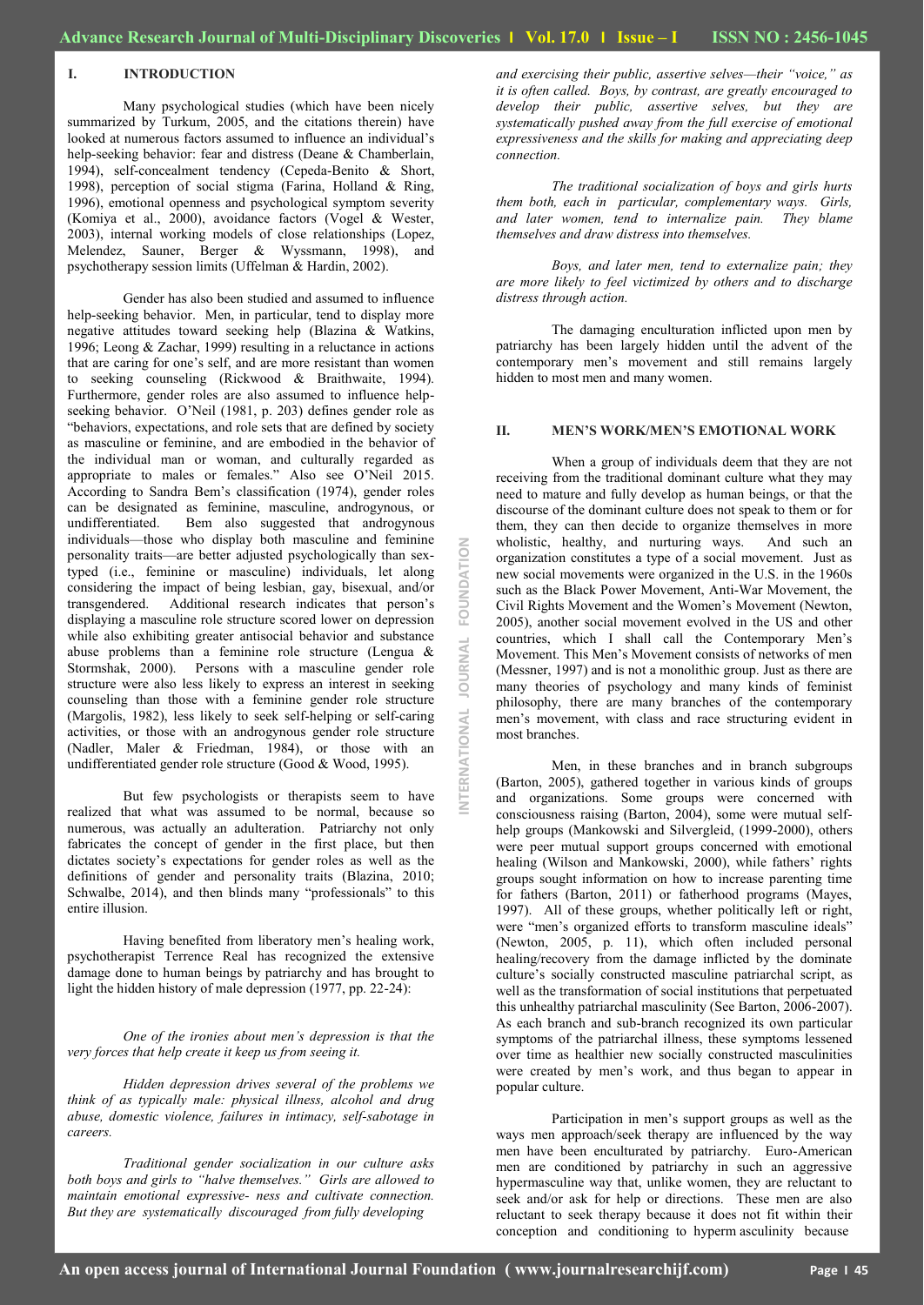ERNATIONAL

**RNAL** JOU

 $\leq$ 

FOUNDATI

―counselling requires men to set aside much of their masculine socialization simply to get through the door and ask for help" (Robertson, 2001, p. 148). Those patriarchal or "traditional" men who have participated in therapy have been observed to be difficult to engage in therapy, often being described as resistant, unworkable, and unfeeling. Because of their enculturation, seeking or asking for therapeutic assistance is often perceived as acting weak, as humiliating, feels like losing control, and raises a man's fear of intimacy. And their humiliation and fears are compounded if the psychotherapy is also traditional, i.e. based on women's emotional enculturation.

Sensing a deep need for profound change in their lives, and also as an alternative or adjunct to "traditional" therapy, or having experienced a mid-life crisis (Barton, 2003-2004) men may seek out a group experience like a men's support group and may organize centers for providing more programs such as the West Michigan Men's Center, Kalamazoo, MI (Barton, 1993) or the Twin City Men's Center, MN (Faulk, 1995) or a retreat such as a men's initiatory weekend. Initiation connects a man with a force greater than himself and his social and political institutions and is a profoundly transpersonal spiritual experience (Tacey, 1997). Connection to a new mythic source often transforms the man into a more wholesome, mature human being who lives in community and has a mission that gives meaning and purpose to his life: "All real changes in the personality take the form of initiation into a different state. Very often this initiation takes the form of [metaphoric] death and rebirth" (Rowan, 1991, p.82). One such initiatory example for men is the ManKind Project's New Warrior Training Adventure (Mankowski, et al., 2000, Mankowski, 2014, Anderson, et al., 2014, Mankowski, et al., 2014, Maton, et al., 2014), after which many of the men continue to participate in a men's peer mutual support group, called an I-Group (Pentz, 2000, Burke, 2010). There are a variety of experiences regarding NWTA participation and later activities in the ManKind Project (MKP) (Barton 2014), accountability (Lucas, 2014), Transforming competition to cooperation (Czoschke, 2014), staffing a NWTA (Seitu, 2014), elderhood (Ratti, 2014), and a spiritual component, (Goll, 2006-2007), of support from the I-Group (Barton, 2005), These activities can provide men opportunities to break through the isolation of patriarchal male gender-role enculturation and for "achieving intimate interpersonal relations with other men" (Rabinowitz, 1991, p. 576), for initiation and bonding in a ritual container, which creates liminal space as a means of "male romance" with other men. Male romance is defined by Newton (2005, p.31) as ―a sometimes actual, and often fictionalized, phenomenon that involves men going off with other men, ritually bonding with each other, and being 'reborn' within a community of males.'

Mythopoetic men's support groups also use ritual, sharing of myths, writing and sharing poetry, psychodrama, guided imagery, breath work, drumming, and vision quests as means of transformation and change (Barton, 2000). These activities in mutual help organizations for men often contain experiential educational and psycho-educational aspects. Social support in these mythopoetic/psycho-educational activities helps to sustain change and transformation "because confirmation is an important component of expanding one's self-definition …[and] a supportive network of [men] can be developed to facilitate the transition and confirm the emerging man" (O'Neil and Egan, 1992, pp. 316 & 318).

# **III. TRADITIONAL THERAPY**

For the most part, historically much of the mental health community has failed to recognize the genuine mental health needs of "traditional men" (McCarthy and Holliday, 2004), and to create therapeutic alliances for these enculturated men, because the mental health community did not fully understand men's experiences nor perceive the "connection between men's problematic behaviors and their psychic pain" (Brooks & Good, 2001, p. 13) caused by patriarchy.

Traditional men's lives were/are shaped by rigid gender role requirements which cause them to listen only to the patriarchal male chorus and to obediently follow this male script in order to be considered a "real man." This script included such traits as submitting to the external pressures for men to project a hypermasculine image, or else be seen or accused of being feminine or gay; staying in control at all costs; and repressing and holding in all emotions except anger. These enculturated men were also conditioned to work long hours in order to be the sole provider for their families, yet now in the U.S. two incomes are often needed to support a family so those men are no longer able to fulfill the sole provider role.

Fortunately a new approach to therapy for men is evolving (Meth & Pasick, 1990), as well as a new psychology of men (Brooks, 1998) that recognize men as dynamic, fluid, individuals, rather than one-dimensional personalities in static roles, with a variety of needs. This new gender-sensitive approach has greater clarity about issues of power: men actually have very little control over their lives, and they have not been authentically empowered but have been enculturated to a damaging patriarchal hypermasculinity that "causes immense pain, isolation, and alienation not only for men but also women…[which] is [part of] men's contradictory experience of power" (Kaufman, 1994, p. 142). Today, the standards for being a man are changing. They now include greater responsibility and participation in childcare and household chores, which creates many new opportunities to design a therapeutic modality for different populations of men and their various masculinities, even though most of those masculinities are instilled through patriarchy (Schwalbe, 2014). There are now "more gender aware, gender sensitive, and gender fair" therapeutic approaches, which call for therapists to deeply consider men's and women's authentic gender and cultural contexts in developing interventions (Brooks & Good, 2001, p. 13).

It is critical that men be perceived as damaged by patriarchy and in need of diversity training and experiential mythopoetic work in order to recover from enculturation and heal their psychic pain. This may create additional challenges and opportunities especially for female clinicians to develop treatment plans that do not re-inscribe patriarchy (Nahon and Lander, 1992) and establish engagement in a therapy that is open to the man who wants to be more wholistic and naturally himself. When men's experiences are better understood in a non-patriarchal cross-cultural counseling context, genuine therapeutic bonds will be established. Therapists will be much more empathetic and compassionate toward men and men will be more eager to use and engage in psychotherapy (Brooks & Good, 2001). Then there is the question of whether participation in men's peer mutual support groups and participating in psychotherapy have mutually beneficial effects. Gunderson in a social work research project answers this in the affirmative (Gunderson, 2010).

#### **IV. RESEARCH ON MEN'S PEER MUTUAL SUPPORT GROUPS**

This paper now focuses on research about men in men's peer mutual support groups and how these men perceived therapy, as well as how therapists, who were participants of peer groups, not facilitators, themselves benefited from their participation in mythopoetic men's peer mutual support groups.

#### **V. METHOD AND INSTRUMENT**

Beyond Men Hugging Trees (Barton, 2011) was a qualitative exploration into men's participation in peer mutual support groups. All the members in an open or drop-in men's peer support group (Group 1), all the men in a closed men's peer mutual support group (a ManKind Project I-Group; Group 2), a fathers' rights group (Group 3), and some of the members of a Men's Issues class at the community college (Group 4) were interviewed using a 55 question structured interview protocol.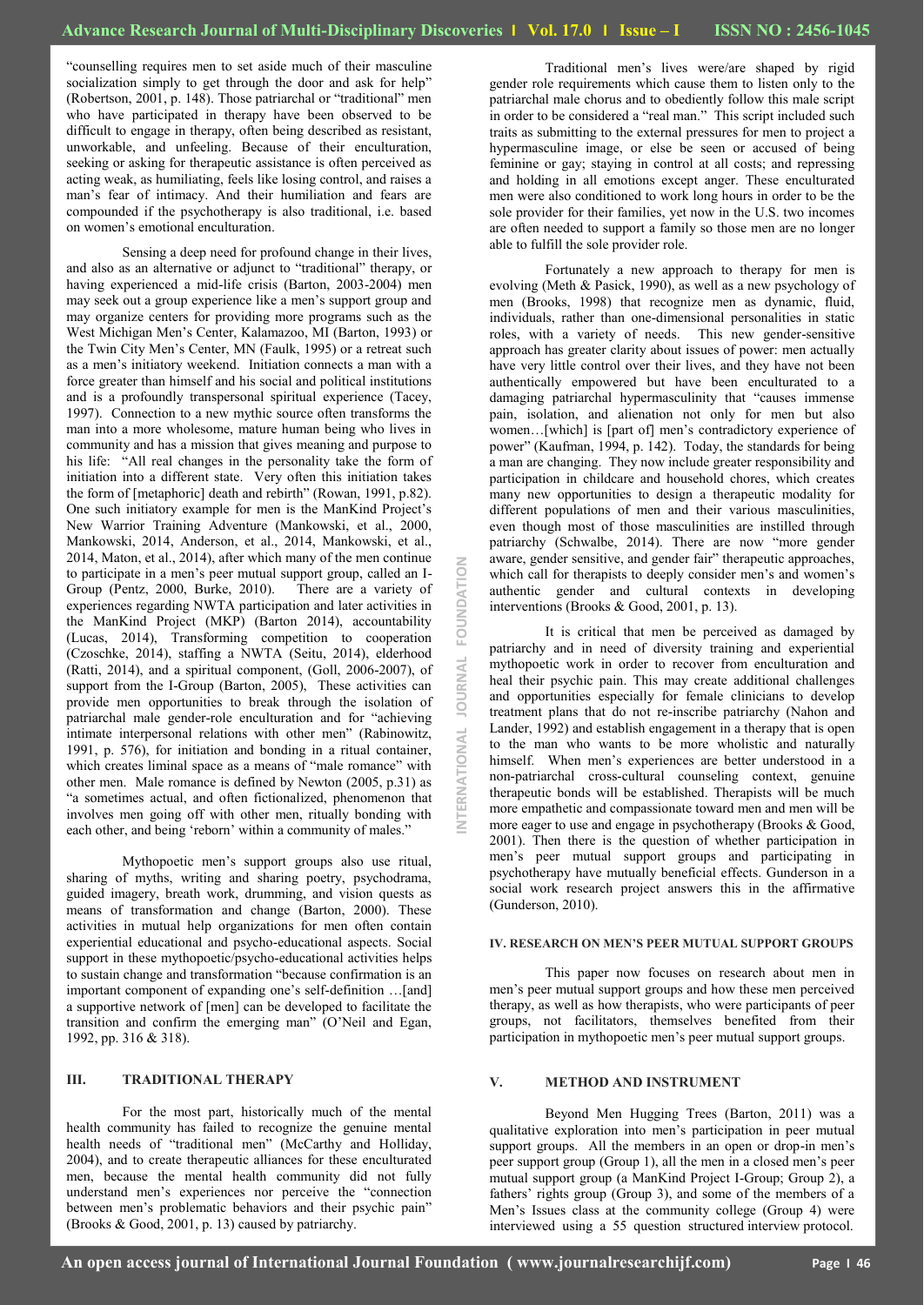NTERNATIONAL

**JOURNAL** 

FOUNDATION

The interviews were transcribed and the word-find mechanism was used to search for "therapy," "therapists," "counseling," and "counselors" to locate the relevant data for this article. This article draws on specific date related to the impact of men's support groups on therapists, social workers, and councilors from their personal participation in men's support groups, not as professional providers of their professional services.

### **VI. INTERVIEW DATA**

There were 22 men interviewed for this research. Some of the men spoke about various aspects of therapy and counseling such as: 1A) their therapist suggested partici-pation in the men's support group, 1B) that support group participation was understood to be an adjunct to their therapy, and 1C) that there were similarities and differences between the support group and their therapy. The men also spoke about: 2) how the presence of therapists-as-participants impacted the support group; 3) facilitating the peer mutual support group in a therapeutic mode; and 4) the benefit that the therapists experienced from their participation, as members rather than facilitators, in their men's peer mutual support group. All names are pseudonyms.

#### 1A. Referred by Therapists

Two men from Group 1, Dave and George, indicated that they learned about the open men's support group from a therapist. Dave's therapist, whose office was in the same building where the support group met, told him about the group and suggested that he might benefit from participation. Dave also had his own specific reasons why he became interested in attending the men's group, thus the suggestion from the therapist fit into what Dave sensed as his own need for some support:

*I also had some issues to deal with with my father, issues with my spouse at the time, issues with my children. And I was just looking for a place to get some support, some understanding of what I was going through*.

George had been in a men's group in another state and he said that was "a neat experience" for him. When he moved back to this community, he was looking for a men's group. He had talked with several different male therapists that he knew and George said, "it was actually a therapist acquaintance of mine that had referred me" to the group.

Another man, Tom from Group 4, said that his therapist had suggested that there would be possible benefit from participating in a men's support group, in the Men's Issues class offered at the local community college, and from participating in the New Warrior Training Adventure (NWTA), which is a men's initiatory weekend and the then gateway to the ManKind Project (MKP). Tom decided to take the Men's Issues class, and after that he also participated in an NWTA. He continued with his healing work by joining a closed men's support group, called an I-Group (like Group 2 in this research).

Therapists can play an important role in men's emotional healing by referring men to mythopoetic men's peer mutual support groups as well as other mythopoetic men's activities.

#### 1B. Participation as Adjunct to Therapy

Three men, Dave, Alan, and Ed in Group 1, spoke about their participation in a men's support group as being an adjunct to therapy. Dave had specific emotional issues with his father and with other family members for which he wanted to have some support while he worked on resolving them.

Alan had been in family counseling with his wife and daughter for a while, as "we realized we had a lot of work to do." After awhile the family counseling stopped. His wife and daughter then want to a support group, and he had looked for something similar for himself. He found a men's support group and joined it, as that was "more what I needed" to continue the work he had begun in therapy.

Ed had been feeling anxious about a relationship and was receiving some

*―traditional therapy through [his] HMO.‖ He said that he wanted "to be able to express some things...I wanted to see if I could get something out of a more informal group . . . And actually it turned out to be better than I thought it would be, not knowing anything about what a group like that would be like.‖* 

Ken, from Group 2, also saw a relationship between his MKP I-Group's activities and therapeutic process:

*I essentially tried to walk the talk; that is, the behaviors in the thera-peutic processes that I went through in the I-Group, I wanted to use those on a daily basis to make concrete changes in my life. And so the way I made sense of it was by actually doing it … One specific example is following my mission statement and developing a much greater sense of honesty in my life in terms of my interactions with everyone in my life.*

For Ken, "walking the talk" was necessary for actualizing the therapeutic process and embodying it in his life. He followed the life mission he had developed on his initiatory weekend of New Warrior Training Adventure and achieved a greater sense of honesty in his relationships.

These four men realized that their participation in a men's peer mutual support group was a very beneficial adjunct to their therapy.

#### 1C. Differences Between Therapy and Peer Mutual Support **Groups**

By definition a peer mutual support group does not have a professional facilitator, although it is common to have a rotating peer facilitator for each meeting, while a therapist is a professional trained to accomplish therapy in an individual or group setting. Neither Dave, Ed, nor Ken mentioned this definitional distinction in exact words.

In explaining how support was provided in the group, Dave said that men just listened to him and to each other, providing support in that way: "We weren't therapists. It was not a therapy group. We just listened … to what each man brought up." Ed, in the context of wishing some members would not just keep bringing up the same issue week after week, realized the needs of some men might be beyond the capacity of the group to handle: "The group was really more of a support group and not a therapy group, which is as I think it should be.'

Ken said that the group was supportive "with various components from something akin to some therapeutic activities, as well as ritual activities, best described as mytho-poetic men's group." He also described the group as having "a therapeutic component. And so it provided a means of self-evaluation and introspection that I really didn't have [available] anywhere else, with the possible exception of one-on-one therapy.'

These men found that their mythopoetic men's peer mutual support groups had therapeutic aspects and were provided social support in a mutual support group self-help context.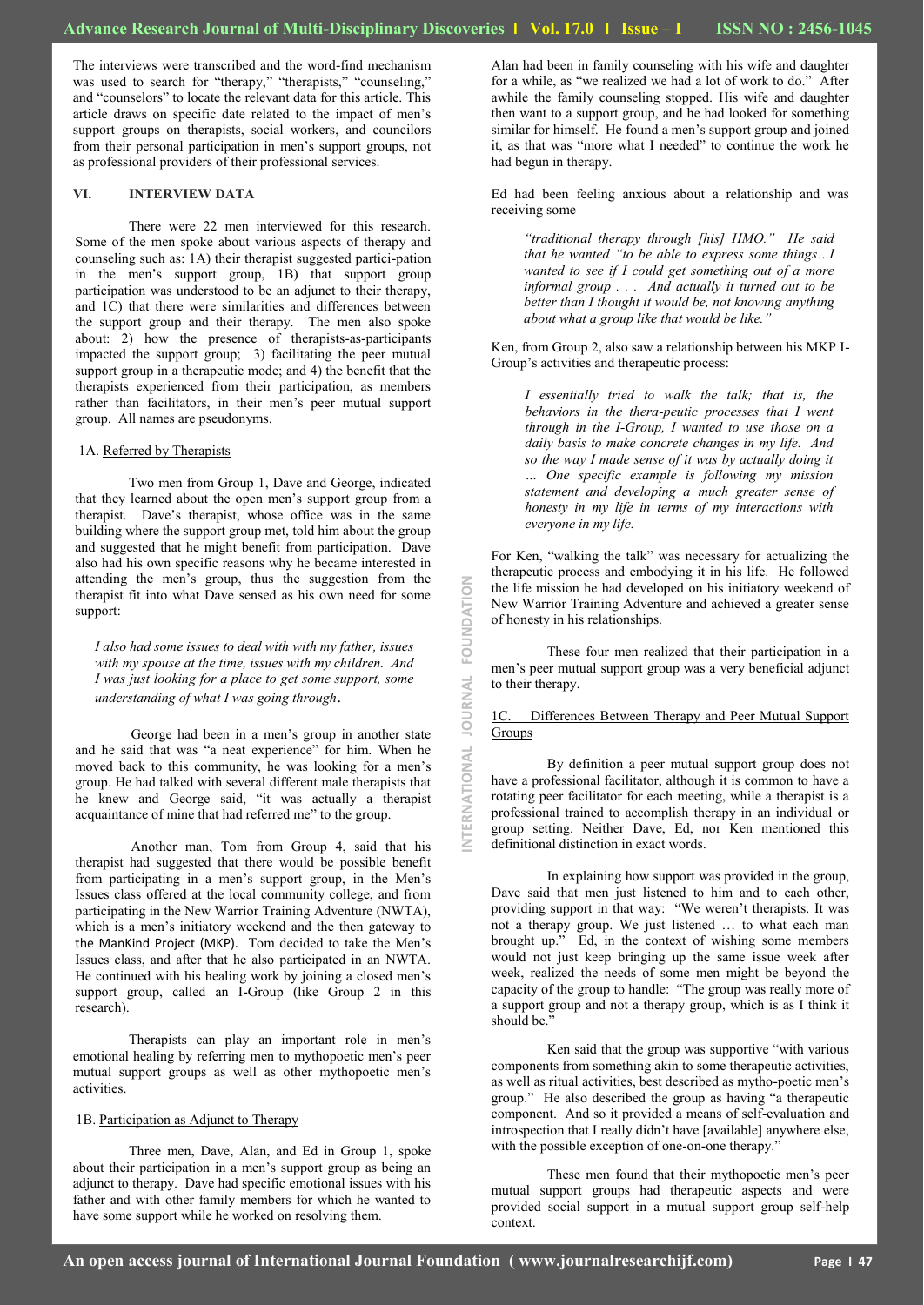### 2. Therapists as Members of a Peer Men's Support Group

Men who discussed this point were mainly in Group 2 as there were no therapists in Groups 1 and 3 and only two in Group 4. Neither the therapists nor anyone else in Group 4, the Men's Issues class, spoke about the impact of the presence of therapists in the class in their respective interviews.

Although the participants who were therapists were not there in a professional or permanent facilitator capacity, their presence had an impact that varied for the different men. Ken said that there were several therapists in his support group who were "well versed in various psychotherapeutic methods… [while not leading, they were often] over-seeing the specific issues a single person had and making sure [that the healing process] ran smoothly and safely."

Because Mark moved away from the area where Group 2 met and joined an I-Group in his new location, he could compare his experience in two different I-Groups. The second I-Group had men from a variety of backgrounds, while in Group 2 there had been many therapists who, Mark said, were "men familiar with healing of the soul and treating diseased psyches." Because of the therapists in Group 2, Mark had "more opportunity to do [deep] work in a more intense, more challenging" way, which was more beneficial to him.

Men in peer mutual support groups where therapists were members also participants benefit greatly from the knowledge, information, and skills that the therapists, other professionals, and senior men contribute by their presence and participation: the emotional healing work and the processes used to facilitate it were more effective, cleaner, and crisper. Furthermore, the therapists themselves benefited a great deal from doing healing work in these groups as will be elaborated later.

#### 3. Facilitating the Peer Support Group in a Therapeutic Mode

Even though the members who were therapists were not there in a professional role, their education, experience, and presence added to the group in many positive ways.

### Participation in Peer Support Groups as Benefit to Therapists

Two therapists in Group 2, Isaac and Jay, gave very extensive responses to this part of my research. Their responses have five distinct themes: 4.1) the way participa-tion changed them personally: 4.2) the way participation changed their practice of therapy: 4.3) the way participation changed their relationships: 4.4) changes the therapist would have liked to see for different approaches to men's group healing work: and 4.5) the unique effectiveness that ritual and creating sacred space have on the functioning of a group.

#### 4.1 Personal Changes

Isaac said that he personally benefited from the group in several ways:

*I became much more comfortable making trouble in my life, really putting out there a lot more about how I felt and expecting it to be important to the people that I was connected with, which was the opposite of the way that I had lived my life. My sense previously was that what was going on with other people was always more important than what was going on with me. The cost, then, of reversing that was to make trouble in the marriage, in my family.*

Jay talked about how his participation benefited his personal growth as well as his ability to interact in relationships, especially with women:

*It also helped my relationships. I think I was – I'm sure I'm better able to stand up for what I want, keep my boundaries better, especially with women, especially with my partner as a result of that. I saw direct results from that with the woman I was dating at that time.* 

#### 4.2 Changes in the Practice of Therapy

Isaac found that his participation benefited him professionally in that he was able to "make trouble with the clients that I work with in a way different than I had previously, and in a lot more satisfying way." By this I believe Isaac meant that he was able to engage his clients in the therapeutic process in a more effective and deeper way.

Jay also talked about how his participation benefited him professionally:

*Well, it benefited me by helping me actually in my therapy. My therapy changed. I'm a therapist and the way I conducted my therapy sessions was – I learned to be more direct with my clients, to step in and confront clients in a very good way. And that had not been something that I had done before I was in this I-Group.* 

These two therapists were very clear about the ways that their participation in a peer mutual support men's group had definitely benefited their professional practices. Jay was able to be more direct and effective with his clients "in a good way," and Isaac was able to "make trouble" that was beneficial for the clients and a more satisfying way for him to do therapy.

#### 4.3 Changes in Relationships

**INTERNATIONAL JOURNAL FOUNDATION**

**ERNATIONAL** 

**JOURNAL** 

FOUNDATION

As indicated in the comments from 4.1 above, both Isaac and Jay found that their men's peer mutual support group participation was helpful in improving their relationships with partners, women, clients, and others.

#### 4.4 Suggested Changes in the Group's Process

Isaac also said that he had some suggestions for changes in the way Group 2 functioned and approached their healing work:

*I'm going to be talking about this in an historical sense, talking back from a couple of years ago. I really thought we needed to incorporate more techniques out of different philosophies or different perspectives or different therapeutic theoretical backgrounds, not just the Jungian one or behavioral one. So that would be what I would have wanted to do at the I-Group level. And I found myself trying to do that a lot of times…[and] I don't want to own responsibility for all this, because there were also folks like Jay and yourself [the author] that brought this in – but, again, I really – I came to believe strongly in the ideas of Alexander Lowen, for example, that change can happen through an experience in the body without it being understood by the conscious mind. Actually, that's in keeping with people like Milton Erickson, who also believed the same about hypnotherapy, that a person could have an experience with hypnotherapy that would be completely confusing at a conscious level but could make all kinds of sense at an unconscious level, and they could make a change in their life without ever under- standing it. Which is a little different than therapies, which felt that you had to*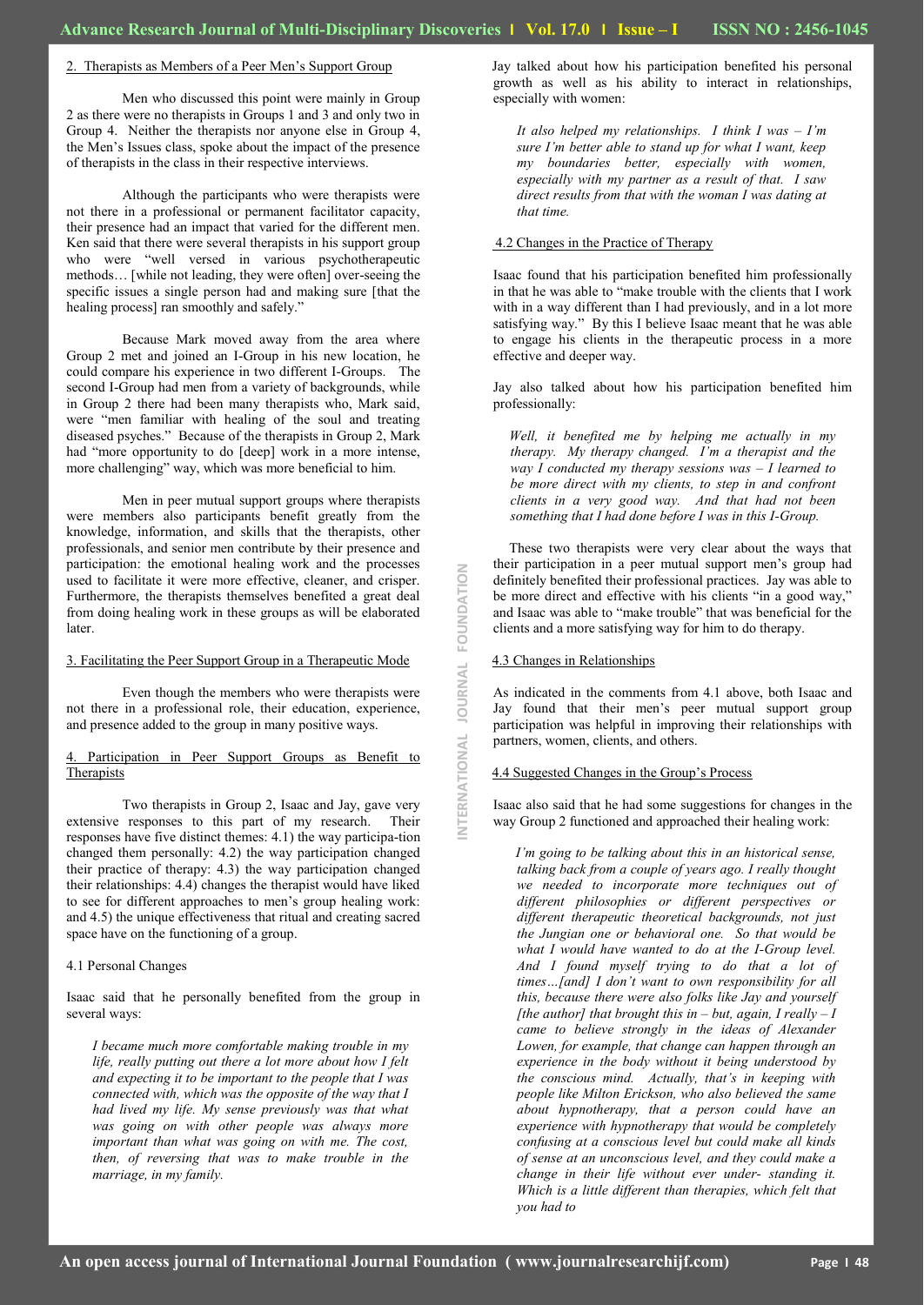NTFRNATIONAL

**IQURNAL** 

FOUNDATION

*bring something to consciousness in order to make a change in it. I also really wanted to broaden the concept of ―shadow.‖ It was a term that was really pervasive in our work, but I often had the sense that it wasn't that well understood. And I thought that I heard men using it—the word—inappropriately at times when we were doing work. So I really wanted to deepen and broaden the understanding of concepts like shadow. And the other arena that I thought was really useful, that I was particularly interested in bringing in, was doing dream work. I think that dreams are another way to access a place where change can happen. I have, over the years, developed a lot of behavioral techniques that I think would work well in a group setting, and actually have used them in group settings in the past, around doing dream work. So there are active ways of doing interpretation and facilitating change using people's dreams. And that, to me, fits right into the quarter of the magician [which] I think is a quarter that it was more difficult for us to figure out how to operationalize. We had some techniques around the king quarter, clearly the warrior, not so much with the lover and magician [quarters]. And I was very interested in exploring these.*

The "quarters" Isaac referred to are four aspects of a man—king, lover, warrior, and magician—according to Moore and Gillette (1990). He also wanted to broaden the I-Group's methods to include the somatic approaches to healing from Lowen and Erickson, thus reducing the emphases on the Jungian concept of Shadow (Johnson, 1991: Bly, 1986) as well as behavior modification techniques.

#### 4.5 Unique Effectiveness of Ritual and Sacred Space

Isaac related that:

*When we come together as a group, particularly a group like the I-Group, because it's opened and closed on ritual and creates sacred space; part of what happens inside of that sacred space is that we get bonded and connected to each other in a way that we don't have a definition for or a real understanding of. My sense is that we begin to operate as a single entity, even though we would all appear to be individuals and maybe even, at times, at odds with each other. Whatever any man brings up in the group and fights for, whether he gets consensus initially or not, is the work that the group needs to do. So in a very real behavioral way, we would be prioritizing all the time that we were working in there. We had some particular, more obvious ways of doing that, like deciding who was going to work tonight when there were 10 people that wanted to work and there wasn't [enough] time [for all 10]. But the interesting thing to me was that I don't think we arrived at the decision-making process (10 men who wanted to work and only half an hour left) as if it only occurred right then. We came to that from the moment we walked in the door. And in retrospect, I probably could point out things that would have happened early in the night which would demonstrate that it was the only conclusion we could have arrived at, i.e., we would come to half an hour's time left with 10 men that wanted to work. I couldn't do that at the moment we all walked in the door, but I think if we really were to examine the meeting in detail, I could.*

In this statement Isaac acknowledged that the I-Group meeting began and ended with ritual. He sensed that the men of the group connected and bonded together in unexplain-able ways through ritual. This resulted in a process trajectory, which seemed invisible, yet guided the meeting; I would say that spirit was guiding the group. Isaac thought that this invisible guide could be more clearly understood if more closely examined. Even without that closer examination, it is clear that at least for Isaac, ritual and creating sacred space had a most definite and beneficial impact on him and the group.

#### **VII. DISCUSSION**

Isaac mentioned sacred, or liminal, space, which has an element of "male romance." According to Newton, male romance includes "separating from women, creating ritual space, risking intimacy and disclosure with each other, and undergoing a species of rebirth, most often through the agency of male figures or other men" (Newton, 2005, p. 15). Newton chose the term "male romance" because it spoke to "heroic deeds, adventure, and love and sometimes . . . supernatural events... [It also cast the] very attempt to redefine ideals [of masculinity] . . . as a heroic effort or journey," (Newton, 2005, p. 16). Such a heroic journey often has mythic elements.

Myth and quasi-myth may be useful tools for emotional healing work. Patriarchally enculturated men are often entrenched in their intellect and ego, which defend against any recognition of need for change as well as resist change. Yet, men have also been storytellers for eons and have used stories to transmit a society's masculine ideals from generation to generation. These stories can become myths, and "myths can become particularly potent forces in the psychotherapeutic process" (Lucas, 2000, p. 123). Even if there's no specific myth that speaks to a client's situation, there is the possibility to create a quasi-myth that will fit the therapeutic needs of the client. Participation in mythopoetic men's work may provide the therapist with the skills to assist in selecting myths and designing quasi-myths to benefit their clients, as well as assist in a therapist's own healing.

This interview data and other data in this research demonstrates the effectiveness of men's participation in peer mutual support groups, including I-Groups, for beneficially changing and transforming lives and relationships (Barton, 2011). All three groups were examples of "men's organized efforts to transform [unhealthy] masculine ideals" (Newton, 2005, p. 11). Such participation also positively changed and transformed the therapists themselves, as well as their relationships with men in the group, with clients, with relationships, with others, and their therapeutic skills. It also provided new skills and techniques for their professional practices so that they could more effectively engage in transforming unhealthy aspects of men's traditional (patriarchal) masculine enculturation.

Mythopoetic men's peer support groups, with their experiential emotional healing modalities, can also successfully engage in psychoeducational activities, which can then be adjuncts of, or lead into, social work, counseling, psychotherapy, and work in other healing vocations: "[T]he amalgam of psychotherapeutic, myth, ritual, and spirituality of the mythopoetic approach may be a viable alternative for many men who might otherwise shun treatment in its strictest sense," (Richards, 2000, p. 175). While none of the men in this study mentioned going into therapy as a result of their participation in men's peer mutual support groups, I do recall from my participation, especially in Group 1, that several men, over the course of the existence of Group 1, felt that some of their issues were beyond the scope of the Group and sought therapy in conjunction with group participation. Or, it was suggested to them by group members that their issues might be beyond the capacity of the group. Other men asked for suggestions as to possible therapists. So, another implication for further research is to gather data from participants in men's support groups, women's support groups, and mixed gender support groups, in which members sought therapy, at least partially, as a result of their participation in peer mutual support groups.

When professional help is needed, then additional challenges arise for men because patriarchal conditioning inhibits them from asking for help, including therapeutic help. Indeed, patriarchally enculturated men are often in denial that there is even anything "wrong" with them or in need of fixing (Stage 1, Prochaska, 1994). These men see no need to seek professional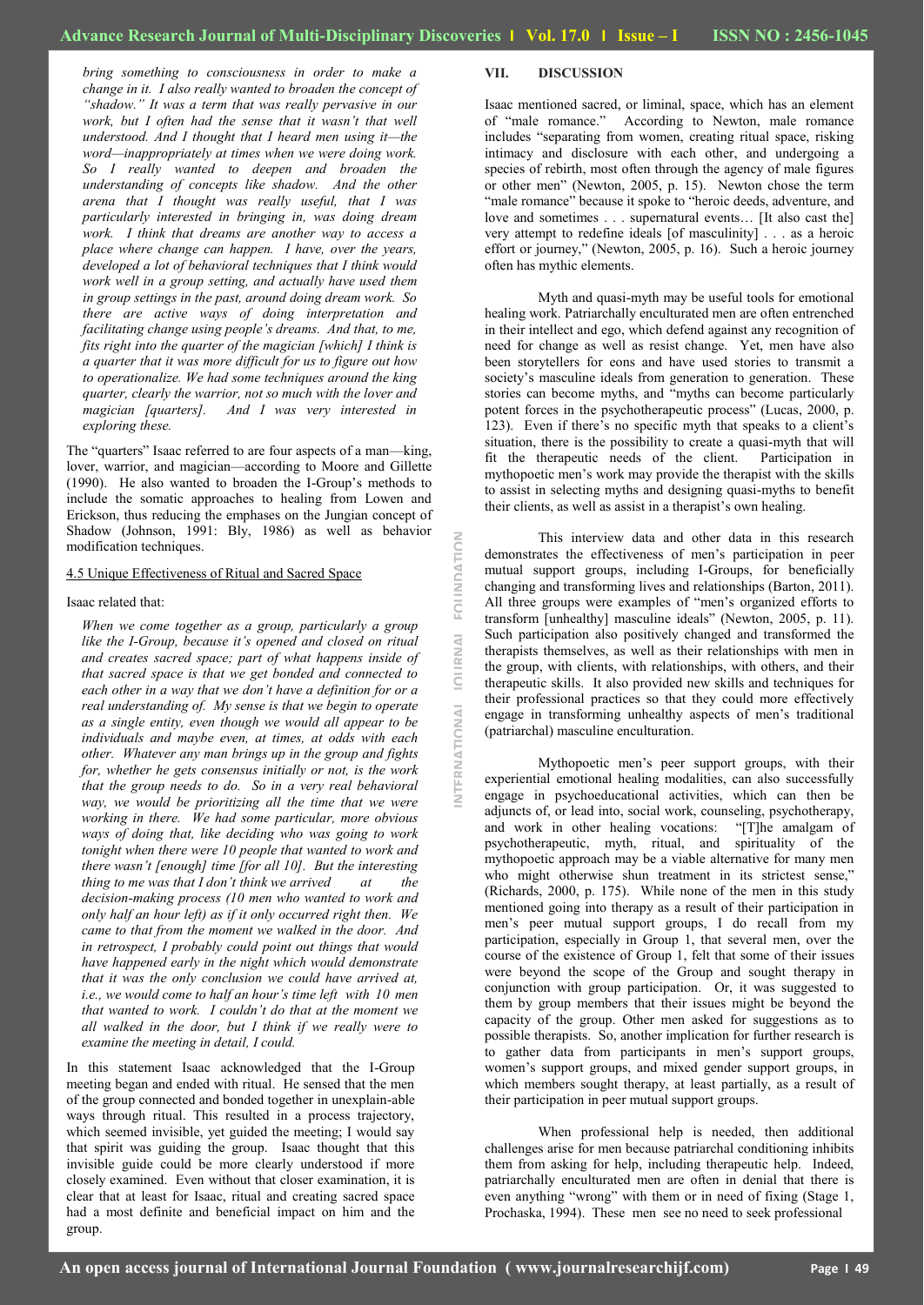NTERNATIONAL JOURNAL FOUNDATION **INTERNATIONAL JOURNAL FOUNDATION**

help because they don't see that there is any problem, or not recognize them, even if their life and/or marriage may be falling apart. Furthermore, if they already are depressed and feeling badly about themselves, they most likely will not want to show it or admit it. While an in depth discussion of the implications of therapy and the various therapeutic modalities and theories is beyond the scope of this paper, in general it can be said that men will have to move from Prochaska's Stage 1 (denial) to the Stage 3 (preparation for change) for therapy to result in beneficial change. Men like to be active, to do work (often side by side), and to find solutions. Thus, a solution-focused therapy may be a very beneficial starting place for many men (O'Hanlon, 1999; Diamond, 2004).

Part of the dynamic of therapy is the issue of the therapist pushing for change and emotional healing, that is, transformation rather than just adjustment. So the question arises: Should therapists encourage men to change? Scher (1981) states that there is a professional responsibility on the part of the therapist to push for change that will result in emotional healing because the client deserves it:

*Philosophically, counselors are pledged to change, not to adjustment. With that commitment to change comes the responsibility for exposing men to the possibilities that they can be other than what they have always been told they are. It is the responsibility of counselors to explore with their clients the ramifications of change and then to help them arrive at a workable approach to their worlds. (Scher, 1981, p. 200.)*

One way for therapists to fulfill this responsibility is to do their own emotional healing work so that they may better understand themselves and their clients. Part of that emotional healing, or the result of it, is to become in integrity with themselves. Another way is to be aware of the opportunities for one's own personal development through their participation in the contemporary men's movement and men's studies activities (Paterik, 1995). Another way is for the therapist's willingness to be present and be vulnerable in the therapeutic relationship so that the man can see that the therapist is "walking the talk" (Lander  $& \text{Nahon}, 2005$ ). Therapists have found that "their participation in [mythopoetic] support groups . . . helped them individually [in their own growth and transformation] as well [as professionally] to become better therapists," (Barton, 2011). In addition they can knowledgeably endorse men's mythopoetic support groups and other mythopoetic activities plus men's studies classes as beneficial adjuncts for personal growth and psychotherapy (Barton, 2000).

## **VIII. CONCLUSION**

Some limitations of the present study should be considered when interpreting the data and in planning future research. This study was based on a qualitative exploration of participation in men's peer mutual support groups (Barton 20011). The members are self-selecting in that they voluntarily joined and participated in their respective groups or the class (Group 4). All the members of Groups 1 and 2 were interviewed. The research is not based on a random sample. As such it is descriptive and not necessarily generalizable to men's peer support group participants, male therapists, or the larger population of men. Other men and other therapists might respond differently. Others might mention other modalities of therapy, other types of men's support groups, other aspects of men's support group participation, other types of emotional healing or participation in other branches of the contemporary men's movement. Nevertheless the interview data provides a rich description of these men's experiences of participation and how they benefited from their participation in mythopoetic type self-help peer mutual support groups.

# **REFERENCES**

- **[1] Anderson, C. W., Maton, K. I., Burke, C. K., Mankowski, E. S., & Stapleton, L. M. (2014).**  Changes in conventional masculinity and psychological well-being among participants in a mutual help organization for man. International Journal for Self Help & Self Care. Vol. 8, No. 1, pp.  $61 - 84.$
- **[2] Barton, E. R. (1993).** A gathering of men: A review of the western Michigan men's center. Manthem: The magazine of the Michigan men's movement. Pp. 22 & 23
- **[3] Barton, E. R. (2000).** Parallels between mythopoetic men's work/men's peer mutual support groups and selected feminist theories. In E. R. Barton (Ed.), Mythopoetic perspectives of men's healing work: An anthology for therapists and others. Westport, CT: Bergin and Garvey, pp.  $3 - 20$ .
- **[4] Barton, E. R. (2003-2004).** Experiencing my mid-life crises and afterwards: Various hermeneutical analyses of lived experiences; Part 1. International Journal of Self Help & Self Care. Vol. 2, No. 4, pp. 329 – 338.
- **[5] Barton, E. R. (2004).** Consciousness Raising. In M. Kimmel and A. Aronson (Eds.), Men and Masculinities: A Social, Cultural and Historical Encyclopedia. Santa Barbara, CA: ABC-Clio.
- **[6] Barton, E. R. (2005).** My midlife crisis and afterwards: Various hermeneutical analyses of lived experiences; Part 2. – Heart challenges and social support. International Journal of Self Help & Self Care. Vol. 3, No. 1-2, pp. 151 – 154.
- **[7] Barton, E. R. (2005).** My midlife crisis and afterwards: Various hermeneutical analyses of lived experiences; Part 3. – Men's work and some theoretical frameworks. International Journal of Self Help & Self Care. Vol. 3, No. 1-2, pp. 155 – 170.
- **[8] Barton, E. R. (2005-2006).** Are mythopoetic men's support groups repackaged patriarchy? International Journal of Self Help & Self Care. Vol. 4, No. 1&2, pp.  $99 - 117$ .
- **[9] Barton, E. R. (2006-2007).** Review of From Panthers to Promise Keepers: Rethinking the Men's Movement by Judith Newton. International Journal of Self Help & Self Care. Vol. 4, No. 1&2, pp. 149 – 153.
- **[10] Barton, E. R. (2011)**. Beyond Men Hugging Trees: A qualitative exploration of participation in men's peer mutual support groups. Saarbrucken, Germany: VDM Verlag Dr. Muller.
- **[11] Barton, E. R. (2014).** Reframing masculinity in a men's mutual help organization, the ManKind Project: An introduction to experience reports. International Journal of Self Help & Self Care. Vol. 8, No. 1, pp. 5 – 9.
- **[12] Bem, S.L. (1974).** The measurement of psychological androgyny. Journal of Consulting and Clinical Psychology, 42, 155-162.
- **[13] Burke, C.K., Maton, K. I., Mankowski, E. S., & Anderson, C. L. (2010).** Healing Men and Community: Predictors of Outcome in a Men's Initiatory and Support Organization. American Journal of Community Psychology. Vol. 45, pp. 186 – 200.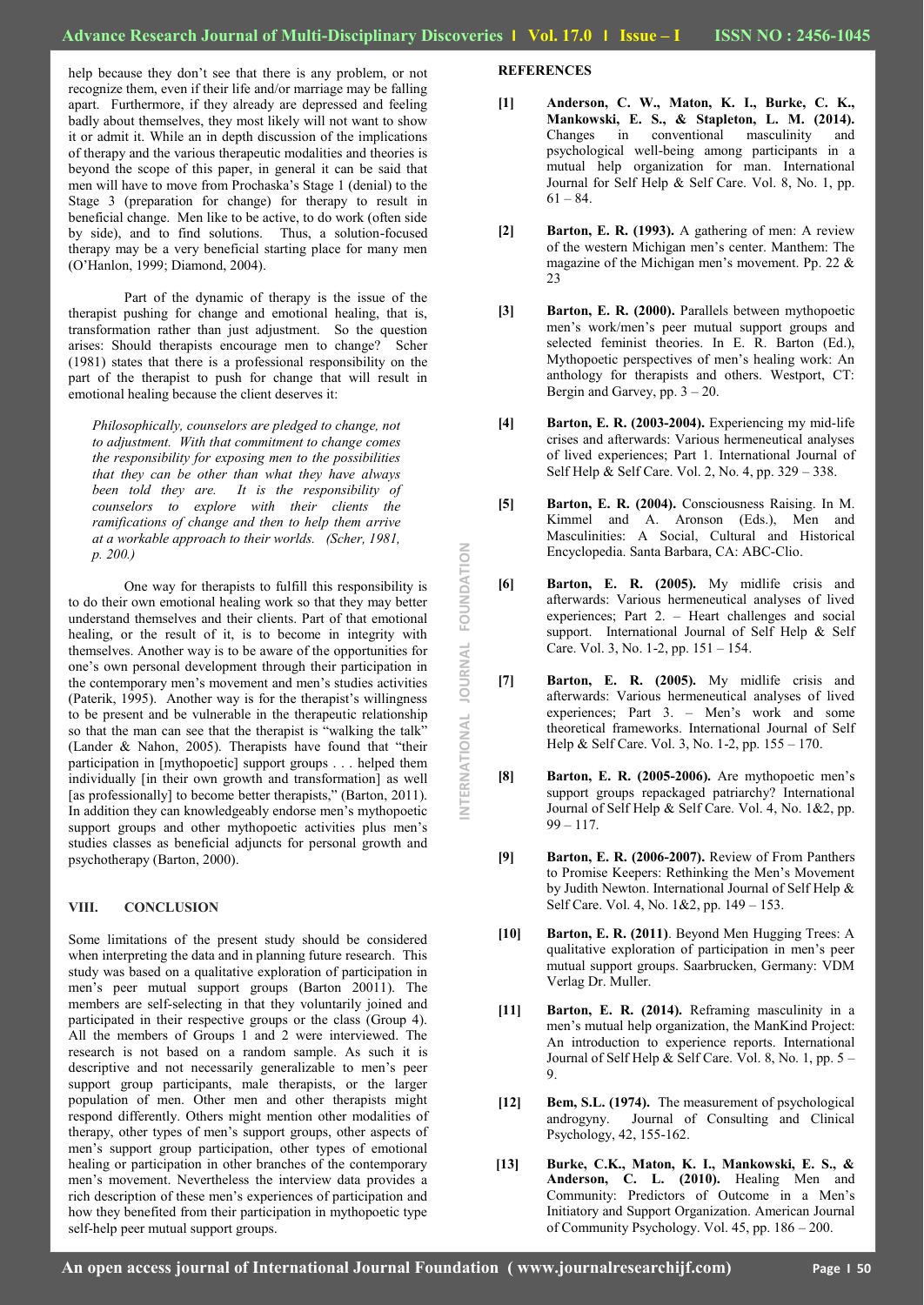**INTERNATIONAL JOURNAL FOUNDATION**NTERNATIONAL JOURNAL FOUNDATION

- **[14] Blazina, C. (2010).** Multiplicity and the masculine self. In C. Blazina and D. S. Shen-Miller (Eds.), An international psychology of men: Theoretical advances, case studies, and clinical implications, New York, NY: Routledge, pp. 99 – 126.
- **[15] Blazina, C. & Watkins, C.E. (1996).** Masculine gender role conflict: Effects on college men's psychological well-being, chemical substance usage, and attitudes toward help-seeking. Journal of Counseling Psychology, 43, 461-465.
- **[16] Bly, R. (1986).** A Little Book on the Human Shadow. W. Booth (Ed.), Memphis, TN: Raccoon Books.
- **[17] Brooks, G. R. and Good, G.E. (2001).** The new handbook of psychotherapy and counseling with men: A comprehensive guide to settings, problems, and treatment. San Francisco, CA: Jossey-Bass.
- **[18] Cepeda-Benito, A. & Short, P. (1998).** Selfconcealment, avoidance of psychological services, and perceived likelihood of seeking professional help. Journal of Counseling Psychology, 45, 58-64.
- **[19] Connell, R. W. (1987).** Gender and power: Society, the person politics. Stanford, CA: Stanford University Press.
- **[20] Czoschke, H. (2014).** Transforming competition to cooperation – an experience report of the ManKind Project. International Journal of Self Help & Self Care. Vol. 8, No. 1, pp. 11 – 15.
- **[21] Deane, K.P. & Chamberlain, K. (1994).** Treatment fearfulness and distress as predictors of professional psychological help-seeking. British Journal of Guidance and Counseling, 22, 207-218.
- **[22] Diamond, J. (2004).** The irritable male syndrome: Managing the 4 key causes of depression and aggression. Emmaus, PA: Rodale Press.
- **[23] Falk, E. P. (1995).** Men Talking. Unpublished masters thesis St. Cloud State University, St. Cloud, MN.
- **[24] Farina, A., Holland, C.H. & Ring, K. (1996).** Role of stigma and set in interpersonal interaction. Journal of Abnormal Psychology, 71, 421-428.
- **[25] Fischer, E.H. & Turner, J.I. (1970).** Orientations to seeking professional help: Development and research utility of an attitude scale. Journal of Counseling and Clinical Psychology, 35, 79-90.
- **[26] Franklin, C.W. II (1992).** "Hey, home -- yo, bro": friendship among black men. In P.M. Nardi (Ed.) Men's Friendships. Newbury Park, CA: Sage, pp. 201 - 214).
- **[27] Goll, J. (2006-2007).** Impact of men's initiation training on self-actualization and spiritual maturity. International Journal of Self Help & Self Care. Vol. 4, No. 1&2, pp. 79 – 98.
- **[28] Good, G.E., Dell, D.M. & Mintz, L.B. (1989).** Male role and gender role conflict: Relations to help-seeking in men. Journal of Counseling Psychology, 36, 295- 300.
- **[29] Good, G.E. & Wood, P.K. (1995).** Male gender role conflict, depression, and help-seeking: Do college men face double jeopardy? Journal of Counseling and Development, 74, 70-76.
- **[30] Gunderson, E. M. (2010).** A men's support group: An adjunct for men in psychotherapy. MSW Clinical Research Paper, School of Social Work, St. Catherine University & University of St. Thomas, St. Paul. MN.
- **[31] Johnson, R. A. (1991).** Owning Your Own Shadow. San Francisco, CA: HarperSan Francisco.
- **[32] Kaufman, M. (1994)**. Men, feminism, and men's contradictory experiences of power. In H. Brod & M. Kaufman (Eds.), Theorizing Masculinities (pp. 142 - 163). Thousand Oaks, CA: Sage.
- **[33] Komiya, N., Good, G.E. & Sherrod, N.B. (2000)**. Emotional openness as a predictor of college students' attitudes toward seeking psychological help. Journal of Counseling Psychology, 47, 138-143.
- **[34] Lander, N. R. and Nahon, D. (2000)**. Working with men from a mythopoetic perspective: An integrity therapy framework. In E. R. Barton (Ed.), Mythopoetic perspectives of men's healing work: An anthology for therapists and others. Westport, CT: Bergin and Garvey, pp.  $130 - 144$ .
- [35] Lander, N. R. and Nahon, D. (2005). The integrity model of existential psychology in working with the 'difficult patient.' London, UK: Routledge.
- **[36] Lengua, L.J. & Stormshak, E.A. (2000).** Gender, gender roles, and personality: Gender differences in the prediction of coping and psychological symptoms. Sex Roles, 43, 787-820.
- **[37] Leong, F.T.L. & Zachar, P. (1999).** Gender and opinions about mental illness as predictors of attitudes toward seeking professional psychological help. British Journal of Guidance and Counselling, 27, 123- 132.
- **[38] Lopez, F.G., Melendez, M.C., Sauner, E.M., Berger, E. & Wyssmann, J. (1998).** Internal working models, self-reported problems, and help-seeking attitudes among college students. Journal of Counseling Psychology, 45, 79-83.
- **[39] Lucas, R. T. (2000).** The use of myth and quasi-myth in therapy. In E. R. Barton (Ed.), Mythopoetic perspectives of men's healing work: An anthology for therapists and others. Westport, CT: Bergin and Garvey, pp. 121 – 129.
- **[40] Lucas, R. T. (2014).** Becoming accountable in my life – an experience report of the ManKind Project. International Journal of Self Help & Self Care. Vol. 8, No. 1, pp. 17 – 21.
- **[41] Mankowski, E. S. (2014).** Collaborative research with a mutual help organization for men addressing masculinities: Cross cutting issues and themes. International Journal of Self Help & Self Care. Vol. 8, No. 1, pp. 33 - 40.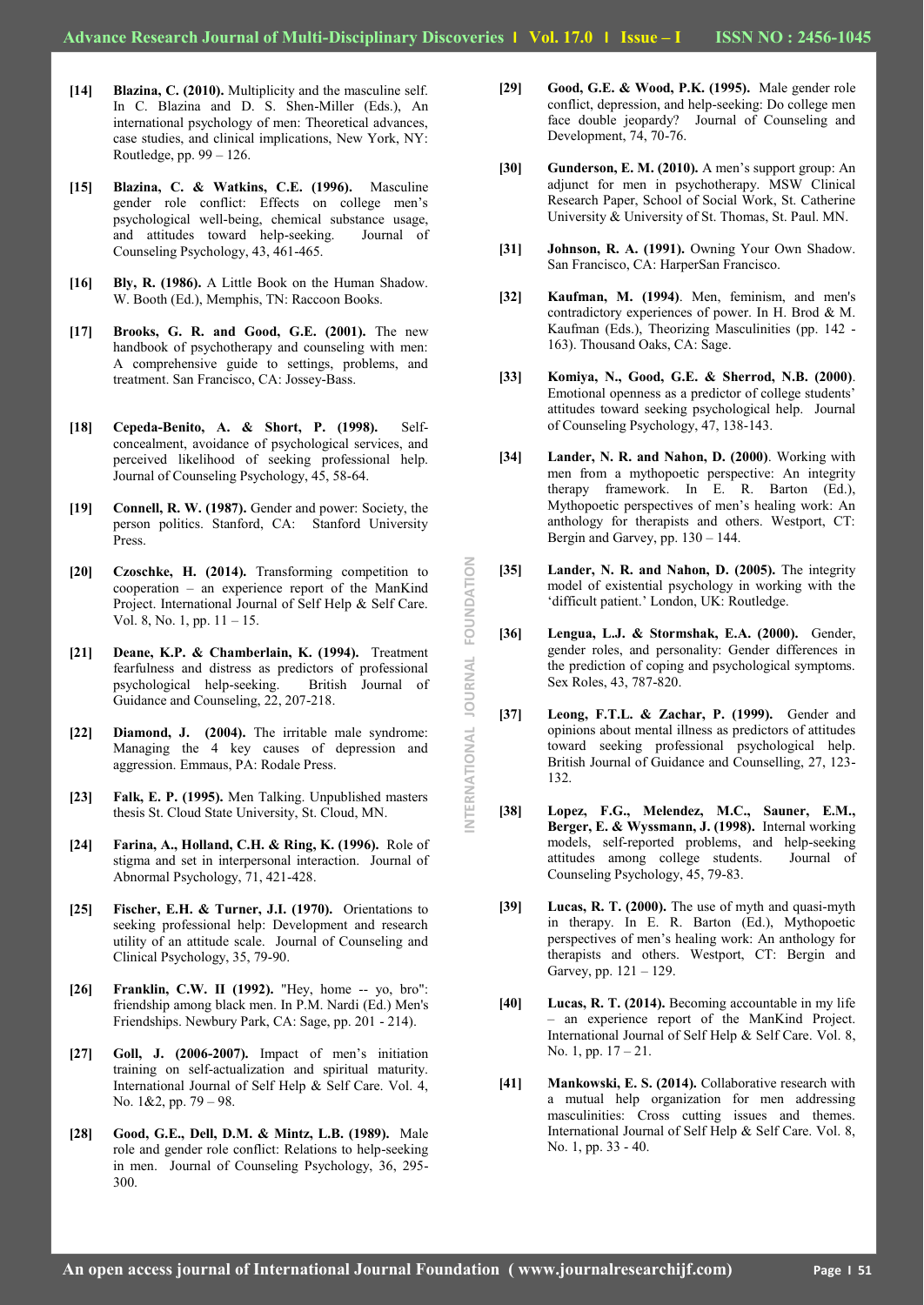NTERNATIONAL

JOURNAL

FOUNDATION

- **[42] Mankowski, E. S., Maton, K.I, Burke, C. K., Hoover, S. A., and Anderson, C. W. (2000)**. Collaborative research with a men's organization: Psychological, impact, functioning, and organizational growth. In E. R. Barton (Ed.), Mythopoetic perspectives of men's healing work: An anthology for therapists and others. Westport, CT: Bergin and Garvey, pp. 184 – 203.
- **[43] Mankowski, E. S., Maton, K.I, Burke, C. K., Stephan, S. H. (2014)**. Group formation participant retention, and group disbandment in a men's mutual help organization. a. International Journal for Self Help & Self Care. Vol. 8, No. 1, pp. 41 – 60.
- **[44] Mankowski, E. S. and Silvergleid, C.S. (1999-2000).** A review of self-help and mutual support groups for men. International Journal of Self Help & Self Care, Vol. 1, No. 3, pp. 281 – 299.
- **[45] Margolis, R.L. (1982).** The effect of sex, sex-type, and causal attribution on the help-seeking process. Dissertation Abstracts International, 42, 2993B.
- **[46] Maton, K. I, Mankowski, E. S., Anderson, C. W., Barton, E. R., Karp, D. R., and Ratjen, B. (2014)**. Long-term changes among participants in a men's mutual help organization. International Journal of Self Help & Self Care, Vol. 8, No. 1, pp. 85 – 112.
- **[47] Mayes, J (1997).** Strategies for facilitating the emergence of a new fatherhood paradigm in U.S. society. Unpublished master's thesis, Pacific Oaks College, Pasadena, CA.
- **[48] McCarthy, J. and Holliday, E. L. (2004)**. Helpseeking and counseling within a traditional male gender role: An examination from a multicultural perspective. Journal of Counseling and Development, Vol. 82 (Winter), pp. 25 – 30.
- **[49] Messner, M. A. (1997).** Politics of Masculinities: Men in movements. Thousand Oaks, CA: Sage.
- **[50] Moore, R. L. & Gillette, D. (1990).** King, Warrior, Magician, Lover. San Francisco, CA: Harper-San Francisco.
- **[51] Nadler, A., Maler, S. & Friedman, A. (1984)**. Effects of helper's sex, subject's androgyny, and selfevaluation on males' and females' willingness to seek and receive help. Sex Roles, 10, 327-339.
- **[52] Nahon, D. and Lander, N. R. (1998).** Men's health: Towards a healthier global society. Orgyn. Vol. IX (2), pp. 12 - 16.
- **[53] Nahon, D. and Lander, N. R. (1992).** A clinic for men: Challenging individual and social myths. Journal of Mental Health Counseling, Vol. 14, pp. 405 – 416.
- **[54] Newton, J. (2005).** From Panthers to Promise Keepers: Rethinking the men's movement. Lanham, MD: Rowman & Littlefield Publishers, Inc.
- **[55] O'Hanlon, B. (1999).** Do one thing different: and other uncommonly sensible solutions to life's persistent problems. New York, NY: Wm. Morrow & Co., Inc.
- **[56] O'Neil, J.M. (1981).** Patterns of gender role conflict and strain: Sexism and fear of femininity in men's lives. The Personnel and Guidance Journal, 60, 203-210.
- **[57] O'Neil. J. (2015).** Male gender role conflict: Psychological cost's, consequences, and an agenda for change. Washington, DC: American Psychological Association.
- **[58] O'Neil, J. and Egan, (1992).** Men's gender role transitions over the life span: Transformation and fears of femininity. Journal of Mental Health Counseling. Vol. 14, No. 3, pp. 305 – 324.
- **[59] Paterik, R. C. (1995).** The correlation of men's studies involvement and gender role development among counseling psychologists. Unpublished doctorial dissertation, Texas Woman's University.
- **[60] Pentz, M. (2000).** Heuristic and ethnographic study of the ManKind Project: Initiating men into a "New Masculinity" or a repackaging of dominant controlling patriarchy? In E. R. Barton (Ed.), Mythopoetic perspectives of men's healing work: An anthology for therapists and others. Westport, CT: Bergin and Garvey, pp. 204 – 225.
- **[61] Prochaska, J. O., Norcross, J. C., & DiClemente, C. C. (1994).** Changing for good: The revolutionary program that explains the six stages of change and teaches you how to free yourself from bad habits. New York, NY: Morrow.
- **[62] Rabinowitz, F. (1991).** The male to male embrace: Breaking the touch taboo in a men's therapy group. Journal of Counseling and Development. Vol. 69, No.6, pp. 574 – 576.
- **[63] Rabinowitz, F. E. and Cochran, S. V. (2002).** Deepening psychotherapy with men. Washington, DC: American Psychological Association.
- **[64] Ratti, W. (2014).** A declared elder an experience report of the ManKind Project. International Journal of Self Help & Self Care. Vol. 8, No. 1, pp. 29 – 32.
- **[65] Real, T. (1997).** I don't want to talk about it: Overcoming the secret legacy of male depression. New York, NY: Scribner.
- **[66] Richards, D. J. (2000).** The therapeutic status of the mythopoetic approach: A psychological perspective. In E. R. Barton (Ed.), Mythopoetic perspectives of men's healing work: An anthology for therapists and others. Westport, CT: Bergin and Garvey, pp. 157 – 179.
- **[67] Rickwood, D.J. & Braithwaite, V.A. (1994).** Socialpsychological factors affecting help-seeking for emotional problems. Social Science and Medicine, 39, 563-572.
- **[68] Robertson, J. M. (2001).** Counseling men in college settings. In G. R. Books and G. E. Good (Eds.), The new handbook of psychotherapy and counseling with men: A comprehensive guide to settings, problems, and treatment. San Francisco, CA: Jossey-Bass. Vol. 1, pp.  $146 - 1$
- **[69] Rowan, J. (1991).** Four hills of vision: Working with men in groups. In J. Matthews (Ed.), Choirs of the gods: Revisioning masculinity. London, UK: Mandala, pp. 76 - 99.